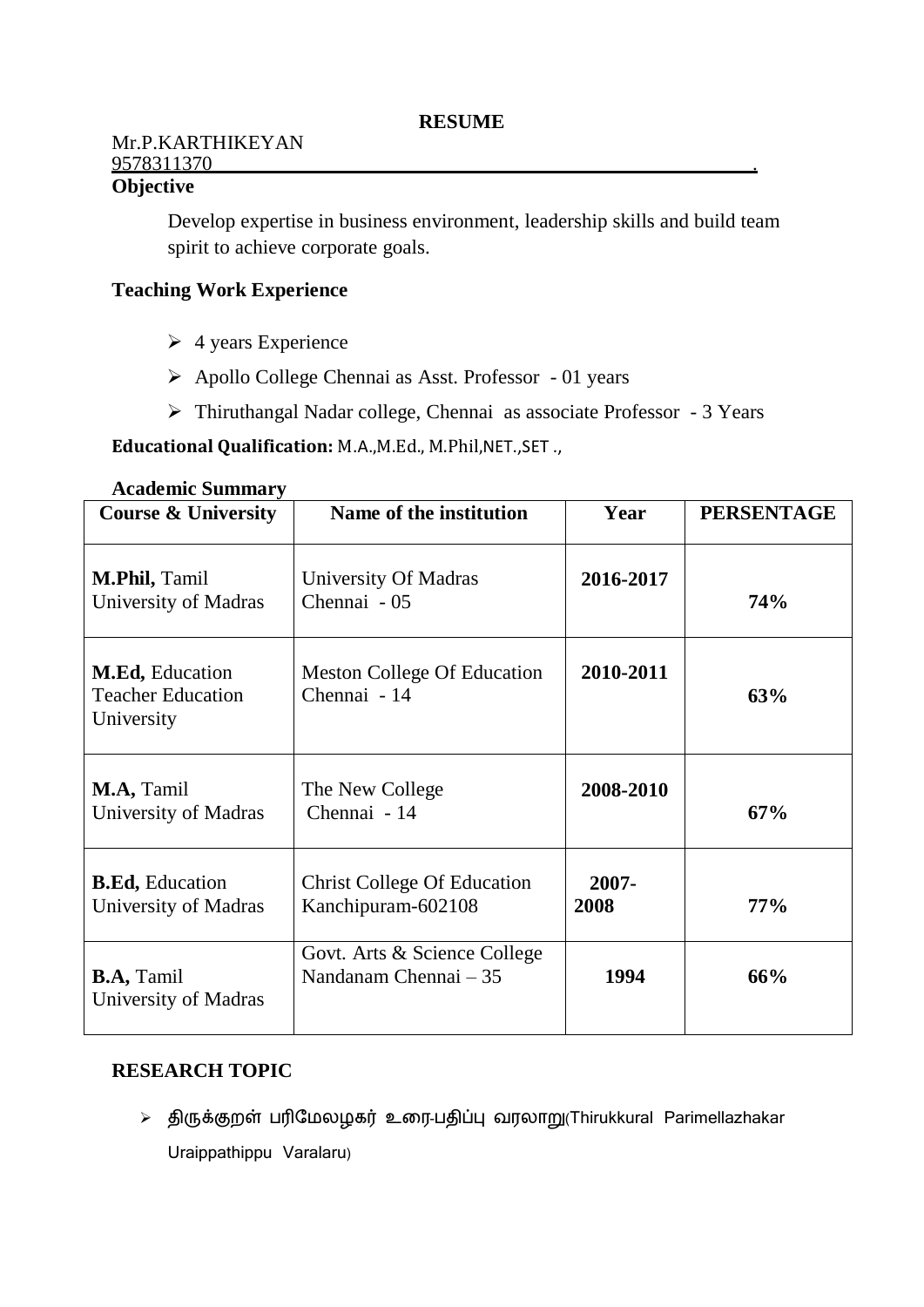### **Technical Skills**

| Operating skills         | : MS Office                   |
|--------------------------|-------------------------------|
| <b>Operating Systems</b> | : Microsoft Windows           |
| Literary Skills          | : Poetry Writing And Speaking |

# **Seminars/ Workshop**

International & National Level Seminars Participation

| SL.<br>NO      | <b>Topic &amp; Association Conducted</b>                                                                                                  | Location              | Year                |
|----------------|-------------------------------------------------------------------------------------------------------------------------------------------|-----------------------|---------------------|
| 1              | 'Ten Days Ten Books'<br><b>Sacred Heart</b><br>College(Autonomous), Thirupattur&Marinabooks.com<br><b>Jointly Organiced.</b>              | <b>Thiruppattur</b>   | <b>Jun</b><br>2020  |
| $\overline{2}$ | "Thesiya Viduthalai Eyakka Varalarum<br>Naadagankalum" Scot College Of<br>Educaton, Thirunellvelli.                                       | <b>Thirunellvelli</b> | Jun<br>2020         |
| 3              | National Seminar on "Marabilakkiangal Unarthum<br>Panpattu Vizhumiyangal"<br>Mahalakshmi women's of Arts & Science<br>college, Chennai-71 | <b>Chennai</b>        | <b>June</b><br>2020 |
| $\overline{4}$ | <b>National Seminar on "Panmuka Parvaiyel</b><br>Kappiyankal" Pioneer kumarasamy college, Nagarcoil                                       | <b>Nagarcoil</b>      | <b>July</b><br>2020 |